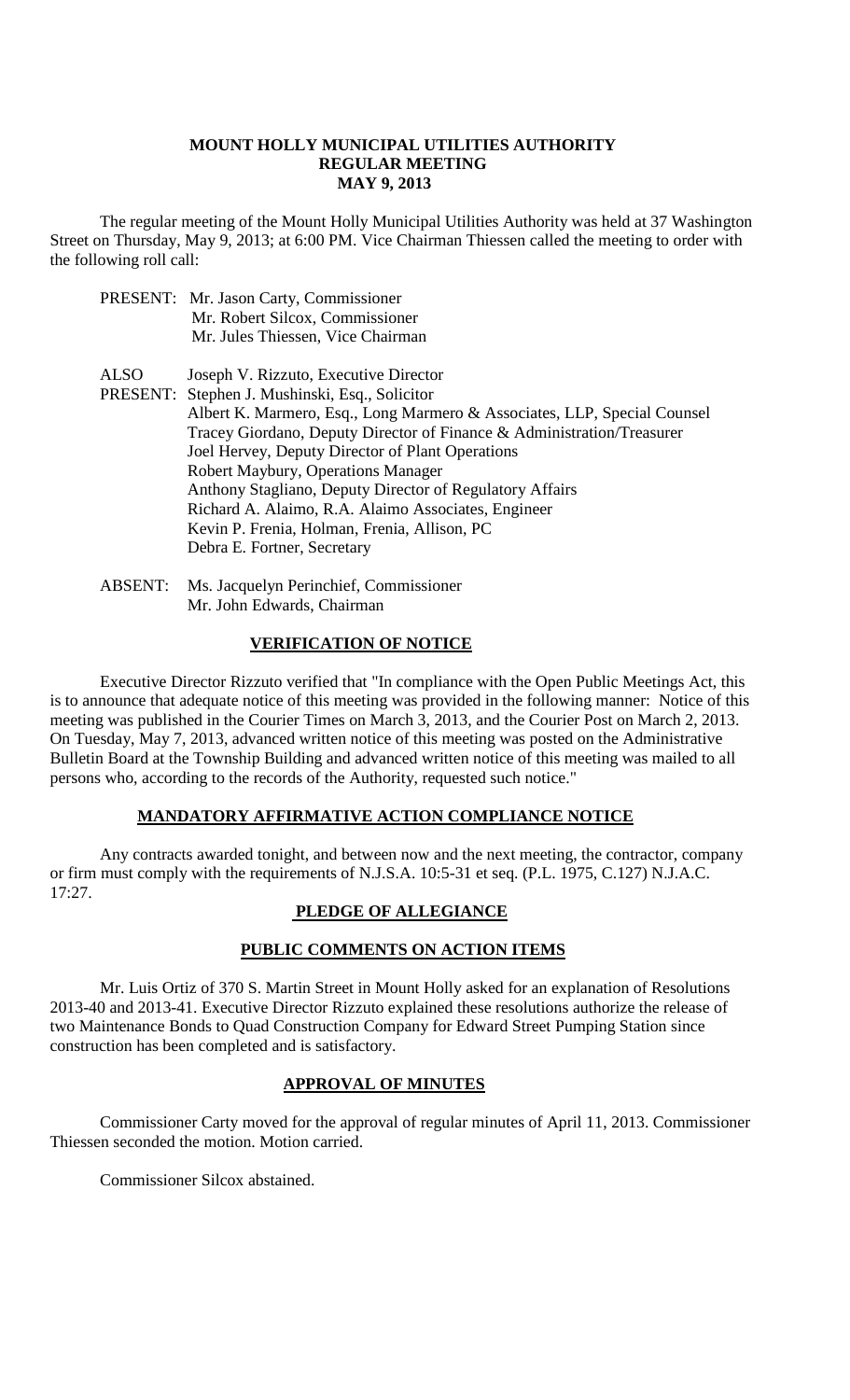#### **OLD BUSINESS**

#### **NEW BUSINESS**

#### **RESOLUTION 2013-40**

#### **A RESOLUTION OF THE MOUNT HOLLY MUNICIPAL UTILITIES AUTHORITY AUTHORIZING THE RELEASE OF MAINTENANCE BOND FOR QUAD CONSTRUCTION COMPANY (CONTRACT 2006-2A)**

Commissioner Silcox moved for the approval of Resolution 2013-40. Commissioner Carty seconded the motion. At the call of the roll, the vote was:

AYES: Commissioner Carty, Commissioner Silcox, Vice Chairman Thiessen

NAYS:

#### **RESOLUTION 2013-41**

#### **A RESOLUTION OF THE MOUNT HOLLY MUNICIPAL UTILITIES AUTHORITY AUTHORIZING THE RELEASE OF MAINTENACE BOND FOR QUAD CONSTRUCTION COMPANY (CONTRACT 2006-2A)**

Commissioner Silcox moved for the approval of Resolution 2013-41. Commissioner Carty seconded the motion. At the call of the roll, the vote was:

AYES: Commissioner Carty, Commissioner Silcox, Vice Chairman Thiessen

NAYS:

## **RESOLUTION 2013-42**

#### **A RESOLUTION OF THE MOUNT HOLLY MUNICIPAL UTILITIES AUTHORITY ACCEPTING AND ACKNOWLEDGING THE AUDIT OF 2012**

Deputy Director of Finance and Administration introduced Mr. Kevin Frenia, of Holman and Frenia, PC, the Authority's current auditor, to make a presentation to the Board.

Mr. Frenia explained the Authority has received an unqualified opinion for the 2012 Audit, which is the best opinion possible. He stated he read the MDNA letter prepared by the Authority's finance staff which gave a good overview of the financial status; it's very well done. The letter discusses accomplishments and the timeline/history of the Authority as well as a comparison of last year to this year. It also discusses changes in financials such as expenses, etc. Mr. Frenia stated another important place to look is page forty one under "notes to your financial statement" in regards to debt. The next couple of years are pretty consistent but after that the Authority will see a spike in debt service. Mr. Frenia prepared an analysis of the Authority's debt service coverage. The Authority lost about \$900,000.00 in surplus in the past few years and the affects are beginning to show. Mr. Frenia pointed out Moody's is concerned with the Authority's debt service coverage which is how debt is financed from the operation. Mr. Frenia stated he is a aware the Authority is considering a rate increase and it is getting to the point where the situation really needs to be addressed.

Commissioner Carty asked about debt service coverage. Mr. Frenia responded that he recently met with Commissioner Silcox, and staff to draft the proposal presented to the board tonight.

Commissioner Silcox thanked Deputy Director of Finance and Administration for doing such a good job with the Audit. It was well put together and easy to read.

Commissioner Silcox moved for the approval of Resolution 2013-42. Commissioner Carty seconded the motion. At the call of the roll, the vote was:

AYES: Commissioner Carty, Commissioner Silcox, Vice Chairman Thiessen

NAYES: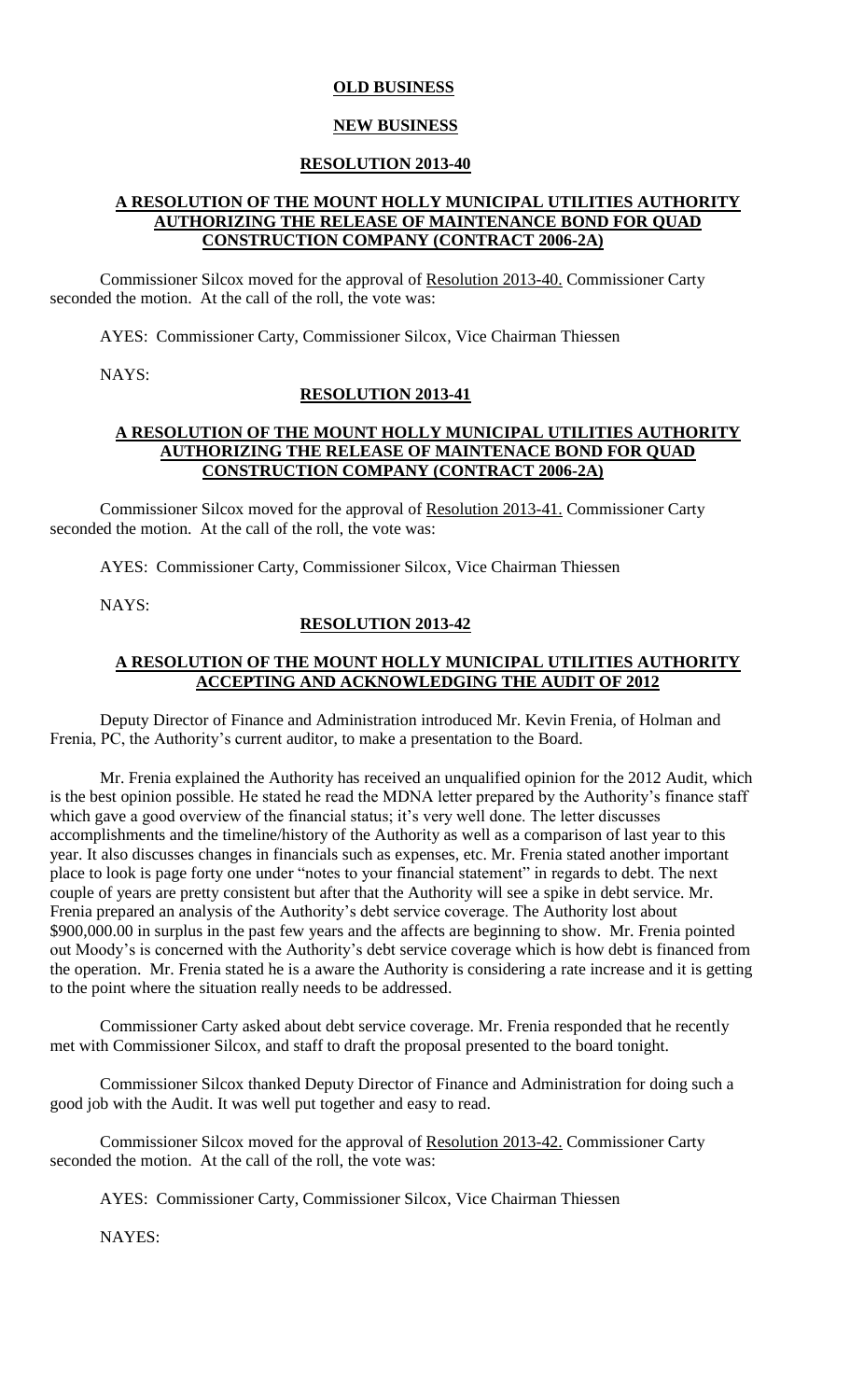# **RESOLUTION 2013-43**

# **A RESOLUTION OF THE MOUNT HOLLY MUNICIPAL UTILITIES AUTHORITY AUTHORIZING THE SALE OF SURPLUS PERSONAL PROPERTY NO LONGER NEEDED FOR PUBLIC USE THROUGH AN ONLINE AUCTION**

Commissioner Silcox moved for the approval of Resolution 2013-43. Commissioner Carty seconded the motion. At the call of the roll, the vote was:

AYES: Commissioner Carty, Commissioner Silcox, Vice Chairman Thiessen

# **RESOLUTION 2013-44**

## **A RESOLUTION APPROVING THE OPERATING EXPENSES FOR THE MONTH OF APRIL, 2013**.

Commissioner Silcox moved for the approval of Resolution 2013-44. Commissioner Carty seconded the motion. At the call of the roll, the vote was:

AYES: Commissioner Carty, Commissioner Silcox, Vice Chairman Thiessen

NAYS:

# **RESOLUTION 2013-44A**

## **A RESOLUTION APPROVING SEWER REFUND EXPENDITURES FOR THE MONTH OF APRIL, 2013**

Commissioner Silcox moved for the approval of Resolution 2013-44A. Commissioner Carty seconded the motion. At the call of the roll, the vote was:

AYES: Commissioner Carty, Commissioner Silcox, Vice Chairman Thiessen

NAYS:

### **RESOLUTION 2013-45**

### **A RESOLUTION APPROVING EXPENDITURES FOR THE MONTH OF APRIL 2013 FROM THE ESCROW FUND**

Commissioner Silcox moved for the approval of Resolution 2013-45. Commissioner Carty seconded the motion. At the call of the roll, the vote was:

AYES: Commissioner Carty, Commissioner Silcox, Vice Chairman Thiessen

NAYS:

### **RESOLUTION 2013-46**

### **A RESOLUTION APPROVING EXPENDITURES FOR THE MONTH OF APRIL 2013 FROM THE IMPROVEMENT AND REPLACEMENT FUND**

Commissioner Carty moved for the approval of Resolution 2013-46. Commissioner Silcox seconded the motion. At the call of the roll, the vote was:

AYES: Commissioner Carty, Commissioner Silcox, Vice Chairman Thiessen,

NAYS: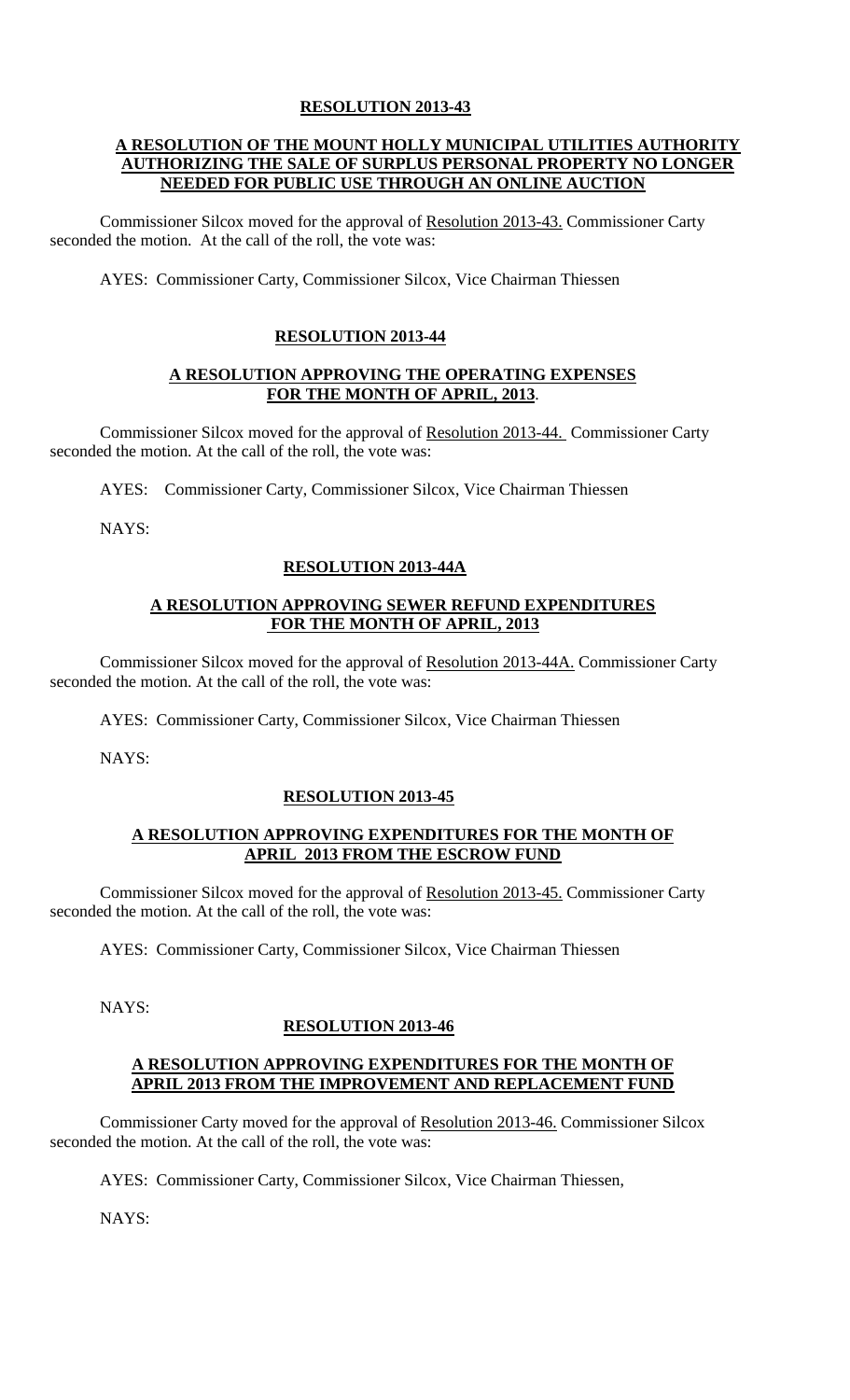# **COMMUNICATIONS**

Executive Director Rizzuto reported a recommendation has been made for the Ronald Nicholson Scholarship awarded yearly to a Rancocas Valley Regional High School Student, and that recommendation has been conveyed to the school.

Executive Director Rizzuto pointed out a copy of communication in the Commissioner's packets regarding the gas situation with the County who, as per the letter, have opted not to move forward.

# **MATTERS TO BE PRESENTED BY THE PUBLIC**

Mr. Luis Ortiz of 370 S. Martin Street in Mount Holly asked how sewer is metered; Deputy Director of Finance and Administration, Giordano, explained sewer is based on water consumption but the amount of your bill will not be the same for sewer and water because each company has different rates.

Mr. Ortiz asked for the status of the solar power project. Executive Director Rizzuto stated the project is close to being completed. Authority Engineer, Richard Alaimo, reported currently there is a transformer that is not working. It has been sent out for repair and the situation should be resolved soon.

Mr. Ortiz asked what is going on with the sewer on Levis Drive. Deputy Director of Plant Operations, Hervey, explained existing piping is being replaced as needed at the West End Development.

#### **REPORT OF THE EXECUTIVE DIRECTOR**

Executive Director Rizzuto updated the board on the agreement discussed at April's meeting in regards to the West Rancocas development, phase 1a, agreement. That agreement has now been rescinded and is off the table.

Executive Director Rizzuto asked for feedback for the commissioners regarding the grand opening/ribbon cutting of the solar power project at Maple Avenue sometime in June.

Executive Director Rizzuto announced the Authority has been honored by the Water Environmental Federation with the George Burke Jr. Safety Award which recognizes an Authority for their maintenance of an active and effective safety program. In addition, Deputy Director of Regulatory Affairs, Stagliano, is the recipient of the New Jersey Water Environmental Association Safety Award which is presented annually to an individual in recognition of an outstanding safety record and training program. Executive Director Rizzuto offered Deputy Director of Regulatory Affairs, Stagliano, congratulations on a job well done.

### **REPORT OF THE ENGINEER**

Authority Engineer, Richard Alaimo, reported they are currently working with Caterpillar in regards to the new generator. It has been agreed some things will have to be moved around so that the generator fits on the existing pad.

# **REPORT OF THE DEPUTY DIRECTOR FOR PLANT OPERATIONS**

The Report of the Deputy Director of Plant Operations was received

Deputy Director of Plant Operations, Hervey, pointed out there have been two odor complaints from 117 Hainesport-Mt. Laurel Road. The Authority has responded but as of yet the issue has not been resolved. Manholes in that area are currently being monitored.

# **REPORT OF THE DEPUTY DIRECTOR FOR REGULATORY AFFAIRS**

The Report of the Deputy Director for Regulatory Affairs was received.

# **REPORT OF THE SOLICITOR**

The solicitor had nothing further to report.

### **REPORT OF THE DEPUTY DIRECTOR OF FINANCE AND ADMINISTRATION**

The Report of the Deputy Director of Finance and Administration was received.

Vice Chairman Thiessen thanked Deputy Director of Finance and Administration for all of her hard work on the Audit.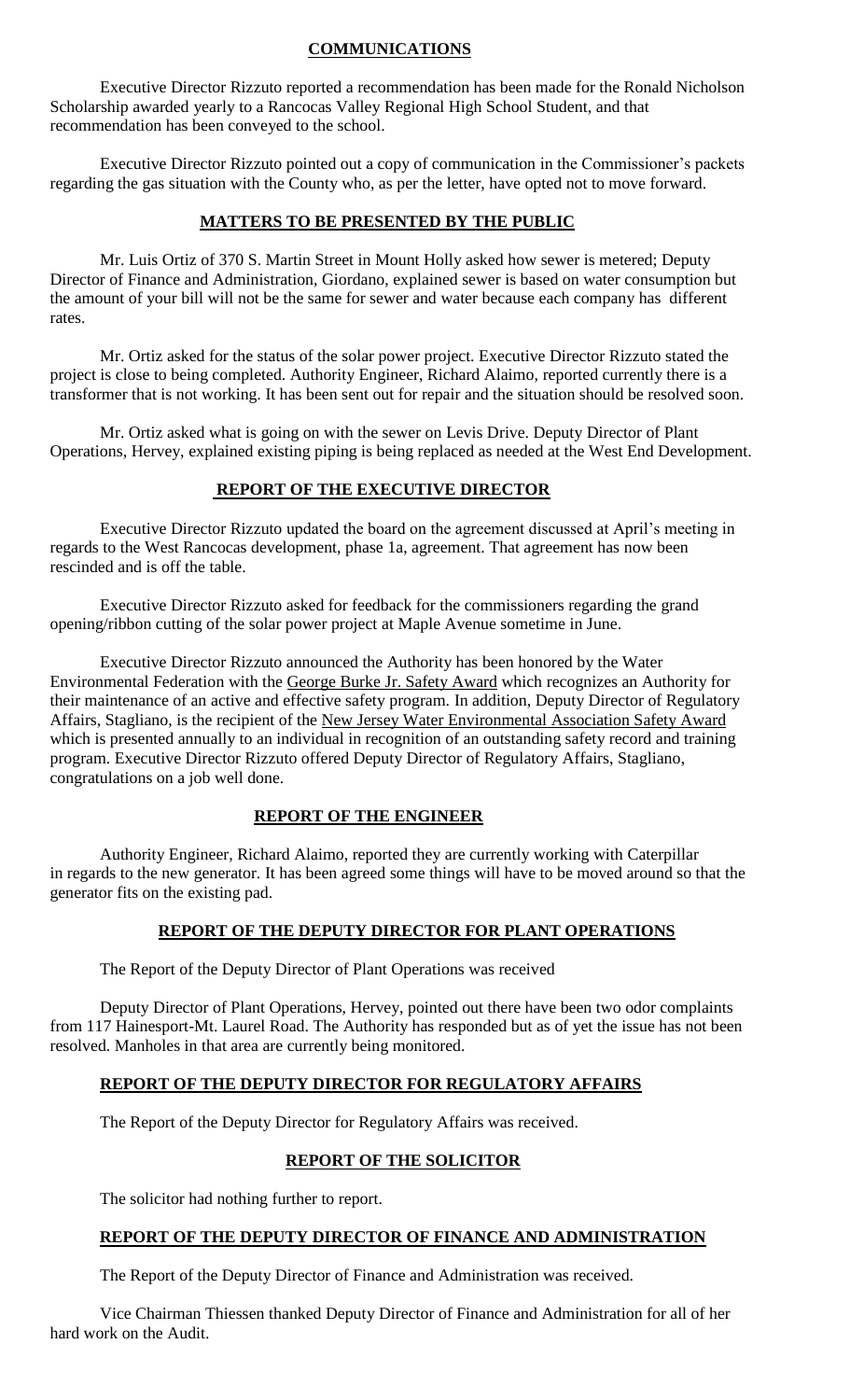# **OTHER NEW BUSINESS**

Executive Director Rizzuto stated he would like to defer to Operations Manager, Robert Maybury, for an update on the wellness program proposed at the April meeting. Operations Manager, Maybury, stated he distributed 51 surveys and received 28 back; 22 in favor, 6 opposed. He is going to work with Insurance to find out what kinds of liability there would be to do this. Mr. Maybury will also check with the gym on High Street at Commissioner Carty's request to see what kind of program they may offer Authority employees.

# **MATTERS TO BE PRESENTED BY THE COMMISSIONERS**

Commissioner Carty offered congratulations to the Deputy Director of Finance and Administration for her good job on the audit; especially for the excellent comments that came from the outside auditor, and also, to Deputy Director of Regulatory Affairs, Stagliano for being the recipient of the safety award.

# **EXECUTIVE SESSION**

Commissioner Carty moved for the approval of Resolution 2013-47. Commissioner Silcox seconded the motion.

At 6:25 PM the Authority Commissioners retired to Executive Session for a discussion involving personnel and contract matters.

# **RESOLUTION 2013-47**

### **AUTHORIZING EXECUTIVE SESSION OF THE MOUNT HOLLY MUNICIPAL UTILITIES AUTHORITY FOR THE PURPOSE OF PERSONNEL AND CONTRACT MATTERS**

**WHEREAS**, N.J.S.A. 10:4-12 allows for a Public Body to go into closed session during a Public Meeting; and

**WHEREAS**, the Mount Holly Municipal Utilities Authority has deemed it necessary to go into closed session to discuss certain matters which are exempted from public discussion; and

**WHEREAS**, the regular meeting of this Authority will reconvene following closed session;

**NOW, THEREFORE, BE IT RESOLVED** that the Mount Holly Township Municipal Utilities Authority will go into closed session for the following reasons as outlined in N.J.S.A. 10:4-12:

Discussions with respect to matters involving legal requirements for rate hearings thereby being subject to attorney-client privilege.

**BE IT FURTHER RESOLVED** that the Authority hereby declares that its discussion of the aforementioned subject may be made public at a time when the Authority Attorney advises the Authority that the disclosure of the discussion will not detrimentally affect any right, interest or duty of the Authority or any other entity with respect to said discussion.

**BE IT FURTHER RESOLVED** that the Authority, for the aforementioned reasons, hereby declares that the public is excluded from the portion of the meeting during which the above discussion shall take place and hereby directs the Secretary to take the appropriate action to effectuate the terms of this resolution.

AYES: Commissioner Carty, Commissioner Silcox, Vice Chairman Thiessen

NAYS:

The Authority Commissioners returned to regular session at 6:45P.M.

Respectfully submitted,

\_\_\_\_\_\_\_\_\_\_\_\_\_\_\_\_\_\_\_\_\_\_\_\_\_\_\_\_